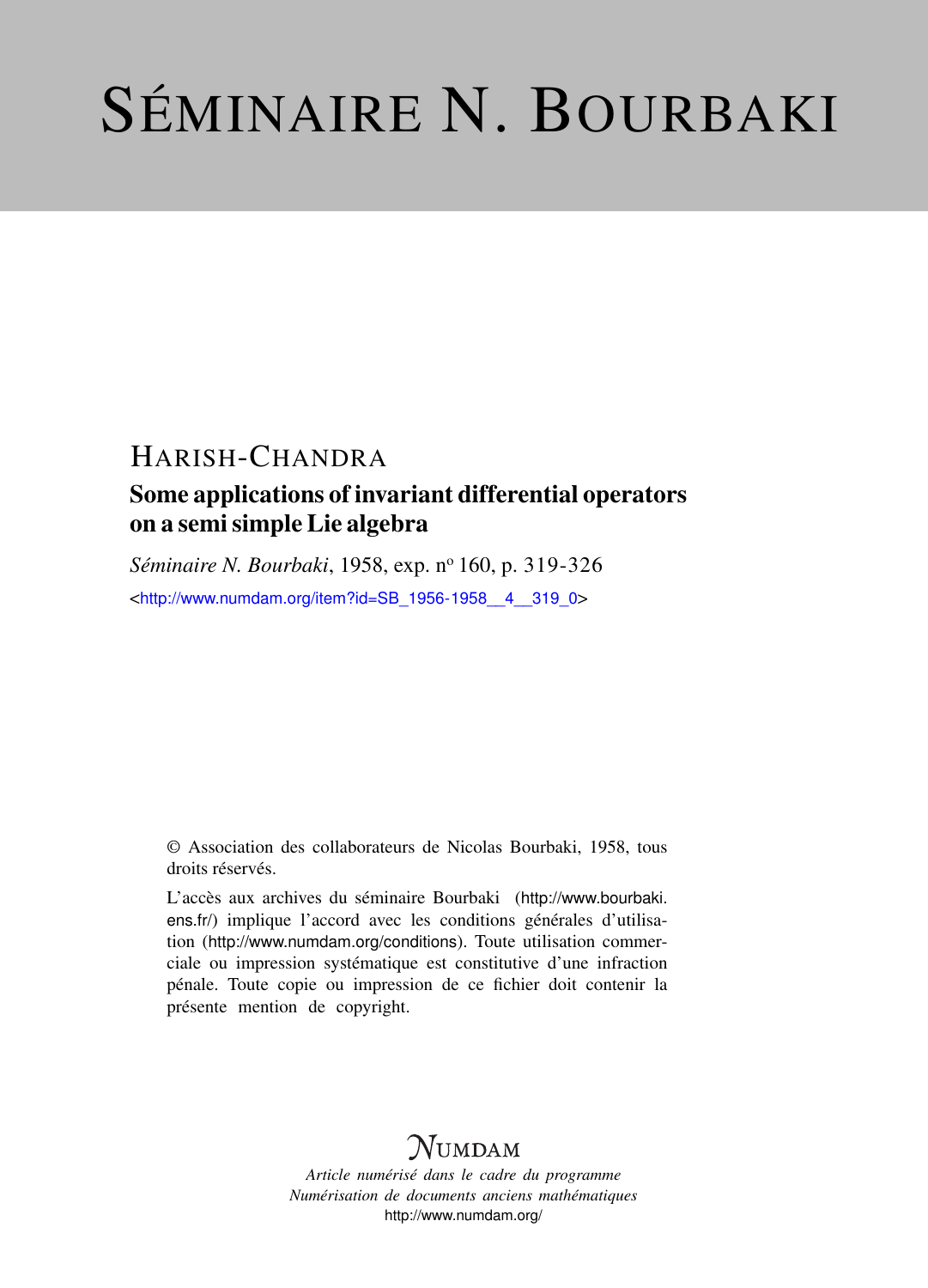#### SOME APPLICATIONS OF INVARIANT DIFFERENTIAL OPERATORS

#### ON A SEMIS IMPLE LIE ALGEBRA

#### by HARISH-CHANDRA

Let R and C be the fields of real and complex numbers respectively and  $E_{\alpha}$ a vector space of finite dimension over  $R$ . We assume that there is given on  $E_{\alpha}$ a real, non-degenerate, symmetric bilinear form  $\langle X, Y \rangle$  (X,  $Y \in E_{0}$ ). Let E denote the complexification of  $E_0$  and  $S(E)$  the symmetric algebra over E. By means of the above bilinear form, we can identify  $E$  with its dual. In this way any element of  $S(E)$  becomes a polynomial function on E. Now let  $C^{\infty}(E)$ denote the space of all indefinitely differentiable functions (with complex values) on  $E_0$ . For any  $X \in E_0$ , we define a differential operator  $\partial(X)$  on  $E_0$  as follows :

$$
(\partial(\mathbf{X})\mathbf{f})(\mathbf{Y}) = \left\{ \frac{\mathrm{d}}{\mathrm{d}\mathbf{t}} \mathbf{f}(\mathbf{Y} + \mathbf{t} \mathbf{X}) \right\}_{\mathbf{t} = 0} \quad (\mathbf{f} \in \mathbf{C}^{\infty}(\mathbf{E}_{\mathbf{0}}), \mathbf{Y} \in \mathbf{E}_{\mathbf{0}}, \mathbf{t} \in \mathbf{R}).
$$

Let  $\&$  be the algebra of all differential operators on  $E_{0}$ . The mapping  $X \rightarrow \partial(X)$ can obviously be extended uniquely to a homomorphism  $\partial$  of S(E) into  $\mathscr{E}$  . Thus for every  $p \in S(E)$ , we get a differential operator on  $E_0$ . Moreover p, being a polynomial function on  $E_0$ , is also a differential operator of order zero. Thus  $S(E)$  and  $\partial(S(E))$  are both subalgebras of  $\mathscr E$ . We denote by  $\mathfrak D(E)$  the subalgebra of  $\ell$ , generated by  $S(E)US(\partial(E))$ .  $\mathcal{L}(E)$  will be called the algebra of polynomial differential operators on E .

For any two elements p, q in  $S(E)$ , let  $\langle p, q \rangle$  denote the value of the polynomial function  $\partial(p)q$  at zero. It is easy to see that in this way we get an extension of our original bilinear form to a non-degenerate bilinear form on  $S(E)$ .

We fix the following notation. For any open set U in  $E_n$ ,  $C^{\infty}(U)$  denotes the space of all indefinitely differentiable functions on U and  $C_{\alpha}^{\infty}(U)$  the subspace of  $C^{00}(U)$  consisting of those functions which vanish outside some compact subset of U. Moreover  $C(U)$  is the space of those  $f \in C^{\infty}(U)$  such that

$$
\nu_{\text{D}}(\mathbf{f}) = \sup_{\mathbf{X} \in \mathcal{H}} |(\text{D}\mathbf{f})(\mathbf{X})| < \infty
$$

for every  $D \in \overline{\mathcal{D}}(E)$ . We topologise  $C(U)$  by means of the seminorms  $L_D$ <br>( $D \in \overline{\mathcal{D}}(E)$ ).

Now let  $\gamma_o$  be a semisimple Lie algebra over R. Put  $\langle X, Y \rangle = \text{tr}(\text{ad }X \text{ ad }Y)$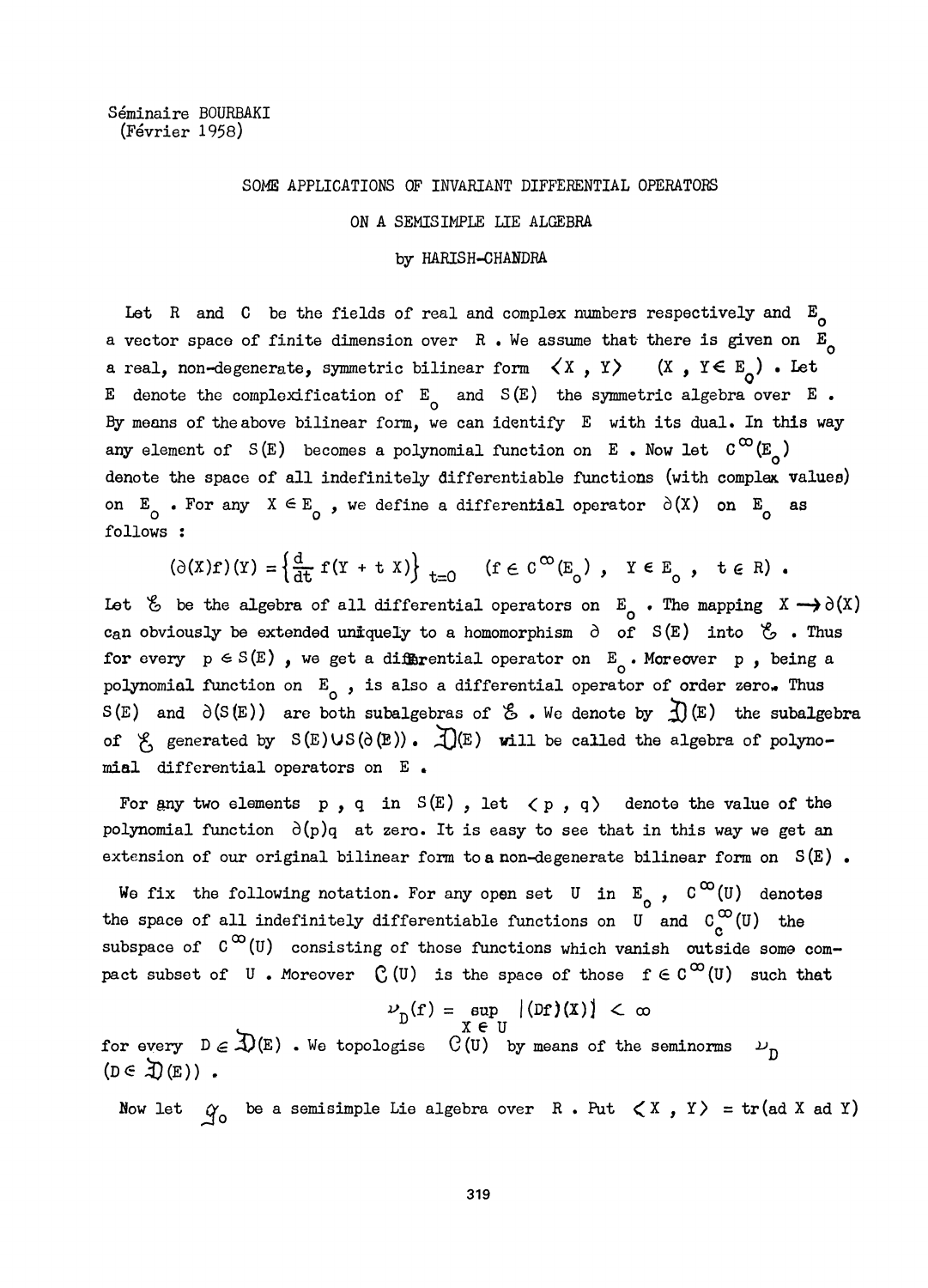$(X$  ,  $Y \in Q_{\circ})$  , where  $X \rightarrow$  ad  $X$  is the adjoint representation of  $\qquad Q_{\circ}$  . Then the above prooedure is applicable to  $\alpha$  . Let G denote the connected component of 1 in the adjoint group of  $\alpha_{\text{O}}^{\text{O}}$  . Naturally G operates on the algebra  $\infty$  of all differential operators on  $\begin{array}{cc} \alpha & \text{in the obvious way.} \ x & \text{for } \alpha \neq 0 \end{array}$ bilinear form is invariant under G,  $p^x$  is the function  $X \rightarrow p(x^{-1} X)$   $(X \in \mathfrak{A}_0)$  $= (\partial(p))^{\infty}$  (p  $\in S$  (q),  $x \in G$ ). It is clear that  $\mathcal{A}$ ) (q) is stable under the operations of G. Let  $\mathcal{J}'(\alpha)$  denote the set of those elements of  $\exists$ )( $\alpha$ ) which are invariant under G. Also let  $I^{\infty}(\alpha_0)$  denote the set of invariant functions in  $C^{\infty}(y)$  (i.e. those f for which  $f(xx) = f(X)$  for all  $x \in G$  and  $X \in G_0$ ). Then  $I^{\infty}(\gamma_0)$  is stable under any operator in  $\mathfrak{Z}'(\gamma)$ .

Let  $\mathcal{H}_{\text{o}}$  be a Cartan subalgebra of  $\mathcal{G}_{\text{o}}$  . For any  $f \in \text{I}^{\infty}(\mathcal{G}_{\text{o}})$  , let f denote the restriction of f on  $\begin{bmatrix} \cdot & \cdot & \cdot \\ \cdot & \cdot & \cdot \\ \cdot & \cdot & \cdot \end{bmatrix}$  a fixed  $D \in \mathcal{A}(\mathcal{A})$ , we seek the relation between the two functions  $\overline{f}$  and  $\overline{Df}$   $(f \in I^{\infty}(\gamma))$ .

Let  $\ell$  be the rank of  $\alpha$  . An element  $X \in \alpha$  is called regular if ad X takes<br>the eigenvalue zero exactly with the multiplicity  $\ell$  . Let  $\alpha'$  denote the set<br>of all regular elements in  $\alpha'$  and put  $\alpha' = \alpha'$   $\alpha'$  of all regular elements in  $a_0$  and put  $h'_0 = a'_0 \cap h_0$ . Then  $a'_0$  and  $h'_0$  and  $h'_0$  respectively.

LEMMA 1. - For each  $D \in \mathcal{J}'(q)$  there exists a unique differential operator  $\delta'(D)$  on  $h'_{\circ}$  such that

 $\overline{DF} = S(D)\overline{f}$  on  $h_0$ 

for every  $f \in I^{\infty}(q_0)$ . Moreover  $D \to \mathcal{S}(D)$  is a homomorphism of  $\mathbb{F}(q)$  into the algebra of all differential operators on  $h'$ 

So now we have to determine the operator  $\delta'(\mathbf{D})$ . Let  $I(q)$  denote the algebra of invariant elements in  $S(Q)$  so that  $I(q) = S(Q) \cap \mathbb{E}(q)$ . Then  $I(q)$  and  $\mathbb{E}(q)$  . Then  $I(q)$  and  $\mathbb{E}(q)$  . Then  $\mathbb{E}(q)$  is the subpliment of  $\partial(\mathbf{I}(\alpha))$  are both subalgebras of  $\mathcal{J}(\alpha)$ . Penote by  $\mathcal{A}(\alpha)$  the subalgebra of  $\mathcal{J}'(\alpha)$  $\mathbb{E}((q)$  generated by  $I(q) \cup \partial(I(q))$  . We intend to give an explicit formula for  $S'(D)$  in case  $D \in \mathbb{Z}(\mathfrak{q})$ . First of all notice that if  $p \in I(\mathfrak{q})$ , then  $\overline{pf} = \overline{p} \overline{f}$ . Hence  $S(p) = \overline{p}$ . In view of the fact that  $S'$  is a homomorphism and  $\mathcal{I}(q)$  is generated by  $I(q)$  and  $\delta(I(q))$ , it is sufficient to determine  $\zeta'(\partial \{\mathbf{p})\}$  for  $p \in I(\mathbf{q})$ .

The restriction of our fundamental bilinear form on  $h_0$  is also non-degenerate. Hence we can take  $E_0 = h_0$  in our earlier set up. Then for any  $q \in S(h)$ ,  $\partial(q)$  is a differential operator on  $h_0$ . Also  $\overline{\mathcal{D}}(h)$  is the algebra of all polynomial differential operators on  $h_{\alpha}$ . Let W denote the Weyl group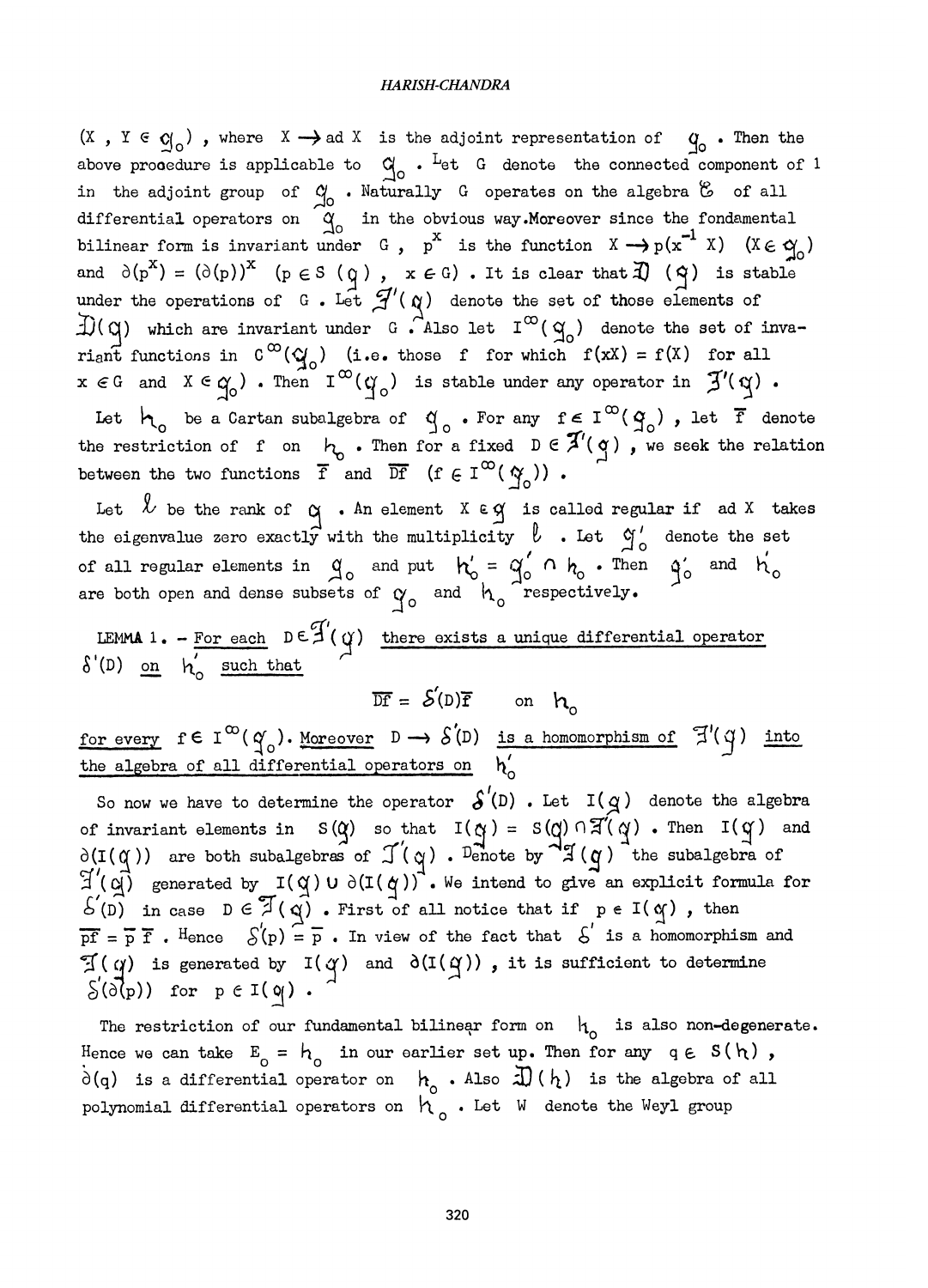of  $\alpha$  with respect to  $\eta$ . Then W operates on  $\eta$  and therefore also on  $S(\eta)$ and  $\mathcal{D}(\mathfrak{h})$ . Moreover our bilinear form on  $\mathfrak{h}$  is invariant under W. Let  $\mathcal{I}'(\mathfrak{h})$ denote the set of those elements in  $\mathcal{A}(h)$  which are invariant under W. Also put  $I(h) = S(h) \cap \mathcal{I}(h)$ . Then CHEVALLEY has proved the following result (see [1] , p. 10).

LEMMA 2 (GHEVALLEY). - The mapping  $p \rightarrow \overline{p}$  (pel( $q$ )) is an isomorphism of  $I(q)$  onto  $I(h)$ .

Now introduce some lexicographic order among the roots of  $\gamma$  with respect to  $h$ and let  $\alpha_1$ ,  $\alpha_2$ , ...,  $\alpha_r$  be all the distinct positive roots under this order. Put  $\pi = \kappa_1 \times_2 \cdots \times_r$ . Then  $\pi$  is a polynomial function on  $\kappa$ .

LEMMA 3. - Let p be an element in  $I(q)$ . Then  $S'(\partial(p)) = \pi^{-1} \partial(p)$  other (where  $\circ$  denotes the product of two differential operators). See [4], p. 98, for the proof.

Let  $\mathcal{I}(h)$  denote the subalgebra of  $\mathcal{I}'(h)$  generated by  $I(h) \cup \partial(I(h))$ . Then it is easy to obtain the following theorem from lemmas  $1$ ,  $2$  and  $3$ .

THEOREM 1. - There exists a unique homomorphism  $S$  of  $\mathcal{I}(q)$  onto  $\mathcal{I}(h)$  such that

(1) 
$$
\delta(p) = \overline{p}
$$
 and  $\delta(\delta(p)) = \delta(\overline{p})$  (p  $\epsilon I(q)$ )

(11) 
$$
\delta'(D) = \pi^{-1} \delta(D) \text{ or } \Gamma
$$
 (D \in \mathfrak{I}(\mathcal{C})) .

We shall now derive some consequences of this theorem. First consider the case when  $Q_{\text{o}}$  is compact (i.e. the quadratic form  $\langle X, X \rangle$  is negative definite on  $\widetilde{q}_0$ ). For any  $f \in C^\infty(q_0)$ , put

$$
\Phi_{\mathbf{f}}(\mathbf{H}) = \pi(\mathbf{H}) \int_{\mathbf{G}} \mathbf{f}(\mathbf{x} \mathbf{H}) \, \mathrm{d}\mathbf{x} \qquad (\mathbf{H} \in \mathbf{h}_{0})
$$

where dx is the normalized Haar measure on G. If follows from theorem 1 that  $\Phi_{\partial(r)} = \delta(p) \Phi_r$  for  $D \in \mathfrak{X}(q)$ . Hence in particular  $\Phi_{\partial(p)f} = \partial(p) \Phi_r$  $(p \in I(q))$  . Apply this in particular to the function  $f = e^{H_0}$  where  $H_0$  is a fixed element in  $h \cdot$  (We recall that  $H_0$  is a linear function on  $\alpha_0$  and therefore  $f(X) = e$  (therefore  $f(X) = e$  obviously  $\partial(p) f = p(H) f$  ). for  $X \in \mathfrak{A}_0$ ). Obviously  $\partial(p)f = p(H_0)f$  for any  $p \in S$  ( $\hat{q}$ ). Hence<br>  $\partial(\bar{p}) \Phi_f = \Phi_{\partial(p)f} = p(H_0) \Phi_f$  $(p \in I(q))$ .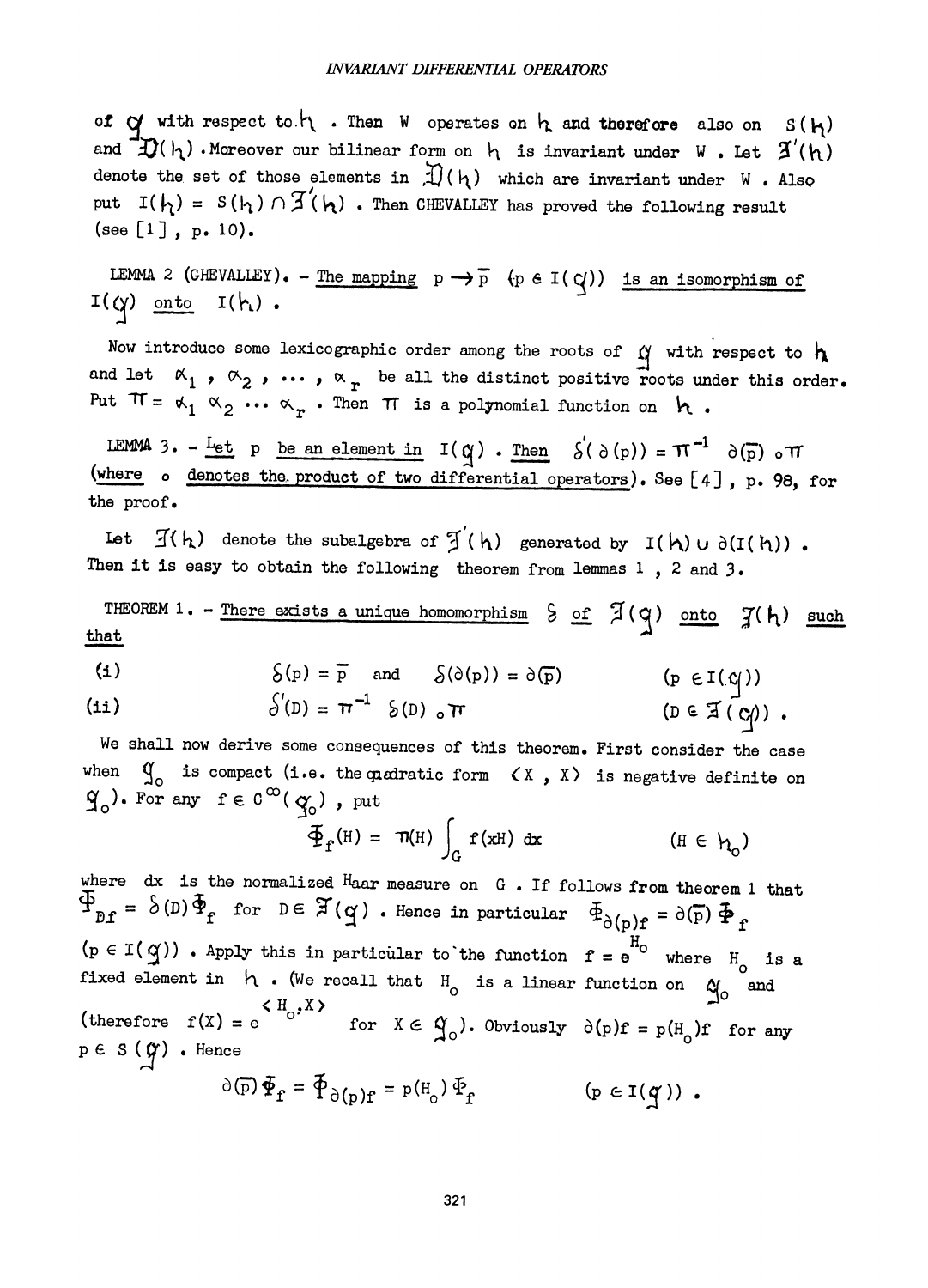Hence by Chevalleys' theorem (Lemma 2),  $\partial(q) \Phi_{\rho} = q(H_{0}) \Phi_{\rho}$  for every  $q \in I(h)$ . Let  $\chi$  be any homomorphism of  $I(h)$  into  $C$ , We consider the system of differential equations  $\partial(q) \Phi = \mathcal{G}(q) \Phi$   $(q \in I(\nmid q))$  on a non-empty connected open set U of  $h_{\rho}$ . First of all, one sees easily that this system always contains equations of the elliptic type-Hence every solution  $\Phi$  of this system is analytic. Let w be the order of the group W. It follows from a result of CHEVALLEY  $[2]$ that  $S(h)$  is a free abelian module over  $I(h)$  of rank w. Hence we can select  $u_1$ , ...,  $u_w \in S(h)$  such that  $\sum_{1 \leqslant i \leqslant w} I(h) u_i = S(h)$ . Therefore it is clear that if the derivatives  $\partial(u_i)\Phi$  vanish simultaneously at some point H of U for some solution  $\Phi$  of our system, all derivatives  $\partial(u)\Phi$  are zero at H and therefore  $\overline{\phi}$  , being analytic, is identically zero on U. Hence our system can have at most  $w$  linearly independent solutions. Now assume that  $H_c$ is regular. Then  $\mathop{\mathrm{sh}}\nolimits_\cap \neq \mathop{\mathrm{H}}\nolimits_\cap$  for  $\mathop{\mathrm{s}}\nolimits \neq 1$  in W . Then e  $\hspace{0.1 cm}$  (see W) are w  $\mathsf{C}$ linearly independent solutions of the system  $\partial(q)\Phi = q(H_0) \Phi$  (q  $\in I(h)$ ) on  $h_{\text{o}}$ . Therefore  $\Phi_{\text{f}} = \sum_{s \in \mathbb{N}} c_s e^{sH_{\text{o}}}$  where  $c_s$  are constants. On the other hand it is known that  $\pi^2 \in \mathbb{I}(\mathfrak{h})$  and therefore  $\pi^S = \zeta(s) \pi$  (sew) where  $E(s) = \frac{1}{s} 1$ . Moreover  $\mathfrak{A}_{\Omega}$  being compact, for every  $s \in W$ , we can choose  $x \in G$  such that  $sH = xH$  for all  $H \in \mathfrak{h}$  . Hence it is obvious from its definition that  $\Phi_{\epsilon}$ (sH) =  $\epsilon$  (s)  $\Phi_{\epsilon}$ (H) . Therefore

$$
\Phi_{\mathbf{f}} = \mathbf{c} \sum_{\mathbf{S} \in \mathbf{W}} \mathbf{E}(\mathbf{s}) \mathbf{e}^{\mathbf{S} \mathbf{H}_{\mathbf{O}}}
$$

where c is a constant. On the other hand, it is obvious that

$$
(\partial(\pi)\Phi_{\mathbf{f}})_{\mathbf{H}=\mathbf{0}} = \langle \pi, \pi \rangle \mathbf{f}(0) = \langle \pi, \pi \rangle
$$

But  $\partial(\pi)_{0}^{sH} = \varepsilon(s) \pi(\mathbb{H}_{0}) e^{sH}$ . Hence

$$
\langle \pi, \pi \rangle = c \pi (H_0) w
$$

and so we get the following result.

THEOREM 2. - Suppose G is compact. Then  
\n
$$
\pi(H_0) \pi(H) \int_G e^{H_0 H} dx = w^{-1} \sum_{s \in W} \xi(s) e^{\langle H_0, sH \rangle}
$$

for  $H_0$ ,  $H \in \mathfrak{h}$ . (Here dx is the normalized Haar measure on G).

We actually proved this result for  $H_0 \n\in \hbar_0'$  and  $H \n\in \hbar_0$ . But since both sides are holomorphic in  $H_{0}$ , H the more general case follows immediately.

For later use ve also note the formula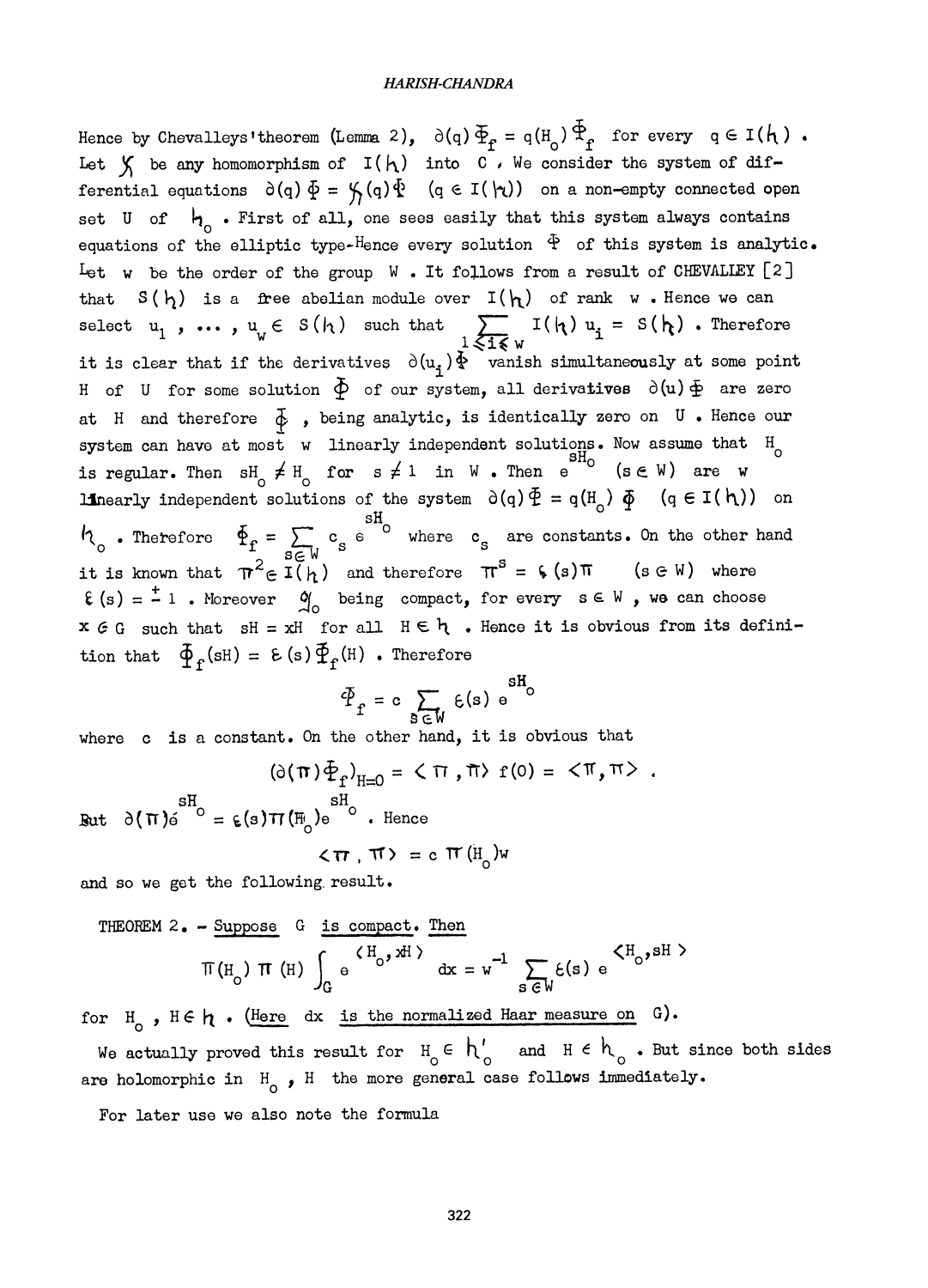(1) 
$$
(\partial(\pi)\Phi_{f})_{H=0} = \langle \pi, \pi \rangle \text{ f}(0) \qquad \qquad (f \in C^{\infty}(\mathfrak{A}_{0}))
$$

The proof is trivial.

Now we take up the more difficult case when  $\gamma$  is not compact so that the compact so that the compact so that the compact so that the compact so that the compact so that the compact so that the compact so that the compa quadratic form  $\{X, X\}$  is indefinite on  $\alpha$  . Let A be the Cartan subgroup of G corresponding to  $n_{0}$ . (By definition, A is the centralizer of  $n_{c}$ in G). We denote by  $x \rightarrow x^*$  the natural mapping of G on  $G^* = G/A$ . Put  $x^*H = xH$  ( $x \in G$ ,  $H \in h_0$ ) and let  $dx^*$  denote the invariant measure on  $G^*$ (normalized in some fixed but arbitrary way). For any  $f \in C(q_0)$ , put

$$
\Phi_{f}(H) = \pi(H) \int_{G^{\star}} f(x^*H) dx^* \qquad (\text{H} \in \mathcal{h}'_0)
$$

Then it can be shown without difficulty that the integral converges for H  $\epsilon$  h<sub>6</sub> and that  $\Phi$ <sub>f</sub> is of class  $c^{\infty}$  on  $h_o$ . Again, we can conclude from theorem i that  $\Phi_{\text{DF}} = \delta(D)\Phi_{\text{f}}$  for all  $D \in \mathcal{I}(q)$  and so in particular  $\Phi_{\text{o}}(p)\mathbf{f} =$ for  $p \in I(\mathcal{G})$  . Now an important consequence of this relation is the following result (see  $[5]$ , theorem 3, p. 225).

LEMMA 4. - For any 
$$
f \in C(q_0)
$$
,  $\Phi_f$  lies in  $C(h'_0)$ . Moreover  $f \to \Phi_f$  is a continuous mapping of  $C(q_0)$  into  $C(h'_0)$ .

The main point of interest here is the fact that  $\partial(q)\Psi_{\bf f}$  remains bounded on  $h'_{0}$  for every  $q \in \mathcal{S}(h)$  . The proof of this fact in the general case is rather complicated. So, as an illustration, let us consider the following example. Take  $\alpha$  to be the Lie algebra of all 2 x 2 real matrices with trace zero and  $\alpha$ the Cartan subalgebra of  $q_{o}$  spanned over R by the matrix  $H_{o} = \begin{pmatrix} 0 & 1 \\ -1 & 0 \end{pmatrix}$ . o ,.::Jo ° ~- l 0~ Then A is compact and zero is the only singular point in  $h_{0}$ . Hence we can write

$$
\tilde{\Psi}_{\mathbf{f}}(\Theta \mathrm{H}_{\mathrm{o}}) = 2\mathbf{i}\Theta \int_{\mathrm{G}} \mathrm{f}(\Theta \mathrm{xH}_{\mathrm{o}}) \mathrm{dx} \qquad (\mathrm{f} \in C_{\mathrm{c}}^{\infty}(\mathfrak{A}_{\mathrm{o}}) , \ \ 0 \in \mathrm{R}, \ \Theta \neq 0)
$$

because  $\pi$ (H<sub>0</sub>) = 2i. Put

$$
F_{\mathbf{f}}(\Theta) = \Theta \int_{\mathbf{G}} \mathbf{f}(\Theta \mathbf{x} \mathbf{H}_{\mathbf{O}}) \, \mathrm{d}\mathbf{x} \tag{0 \neq 0}.
$$

We have to show that  $\frac{d^4}{d\theta^k} F_f$  remains bounded around  $\theta = 0$  for every k  $\ge 0$ .<br>This is done as follows. Consider the polynomial  $\omega$  on  $\alpha$  given by This is done as follows. Consider the polynomial  $\omega$  on  $\alpha$  given by  $\omega(X) = \text{tr}(X^2)$   $(X \in \alpha)$ . Then  $\omega \in I(\alpha)$  and  $\omega(\theta H_0) = -20^2$ . Therefore since  $\Phi^{\text{S}}_{\text{O}(\omega)}(f) = \partial(\vec{\omega}) \Phi_f$ , we conclude that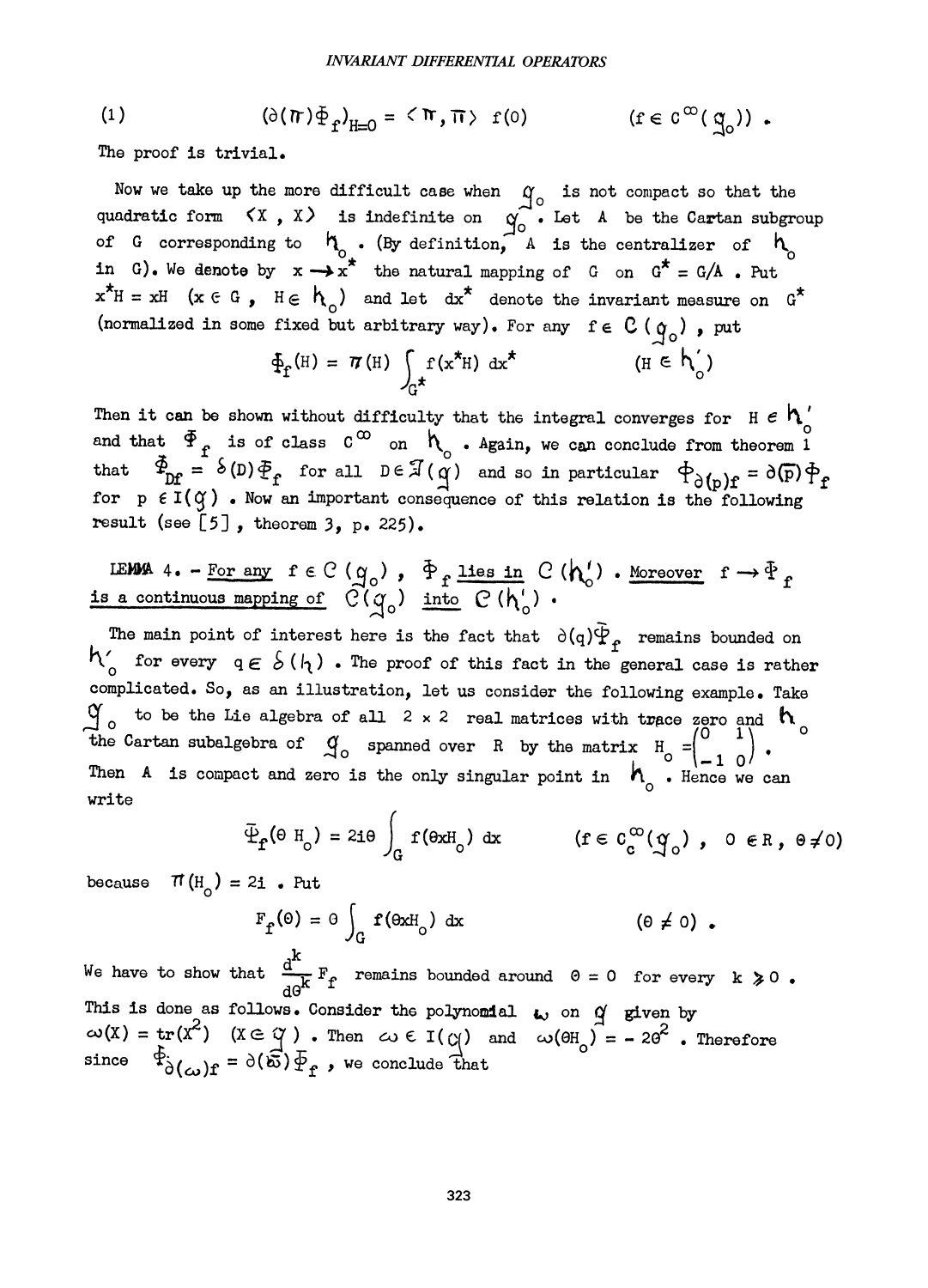$$
\frac{d^2}{d\omega^2} F_f = -2 F_{\partial(\omega)} f
$$

Now first one proves by a crude estimate that there exists an integer  $n \geq 0$  with the property that  $c(f) = \sup_{\mathbf{F}} |\theta^{\mathbf{n}}| \mathbb{F}_{f}(\theta) | < \infty$  for every  $f \in C_{c}^{\infty}(\mathcal{A}_{0})$ . Assume now that n is the least possible such integer. We claim  $n = 0$ . For otherwise suppose  $n \geqslant 1$  . Then

$$
\left|\frac{d^2}{d\theta^2} F_f\right| \leq 2 \left|F_{\partial(\omega)} f\right| \leq 2 \left|\theta\right|^{-n} \mathfrak{g}(\partial(\omega) f).
$$

Hence if  $n \geq 2$ , it follows easily by integration that

$$
|F_{\mathbf{f}}| \leqslant | \Theta |^{2-n} \, \mathbf{c}^{\mathbf{1}}(\mathbf{f})
$$

where  $c'(\mathbf{f})$  is a positive constant depending on f. As this contradicts the choice of n, we must have  $n = 1$ . But since log  $|\theta|$  is locally summable around  $0 = 0$ , it follows by the same argument that  $|F_{\rho}| \leq c_1(f)$  where  $c_1(f)$  is another constant depending on f. Thus we again get a contradiction. Hence  $|F_{\varphi}|$  remains bounded and therefore

$$
\frac{d^{2k}}{d^{2k}} F_f = (-2)^k F_{\partial(\omega)} k f
$$

also remains bounded for every  $k \geq 0$ . But then by integration we can conclude the same for

$$
\frac{d^{2k-1}}{d\theta^{2k-1}} F_f \qquad (k \geqslant 1)
$$

The reasoning in the general case, althrough more complicated, is essentially the same.

Let dX and dH denote the Euclidean measures on  $q_0$  and  $h_0$  respectively. For any fe  $C(q_0)$  and  $g \in C(h'_0)$ , put

$$
\tilde{f}(Y) = \int_{\mathfrak{G}} e^{i \langle Y, X \rangle} f(X) dx \qquad (Y \in \mathfrak{A}_{0})
$$
  

$$
\tilde{g}(H') = \int_{\mathfrak{h}_{0}} e^{i \langle H', H \rangle} g(H) dH \qquad (H' \in \mathfrak{h}_{0})
$$

Then, in the compact case, theorem 2 can be interpreted to mean that  $\phi$  and  $\Phi_{f}$  are the same except for a constant factor which is independent of  $\dot{f}$  . Similar but more complicated results hold when  $\alpha$  is not compact (see [5], lemma 24). We give only one such result here (see [5] theorem 4, p. 247). Let K be a maximal compact subgroup of G and let dk denote the normalized Haar measure of K .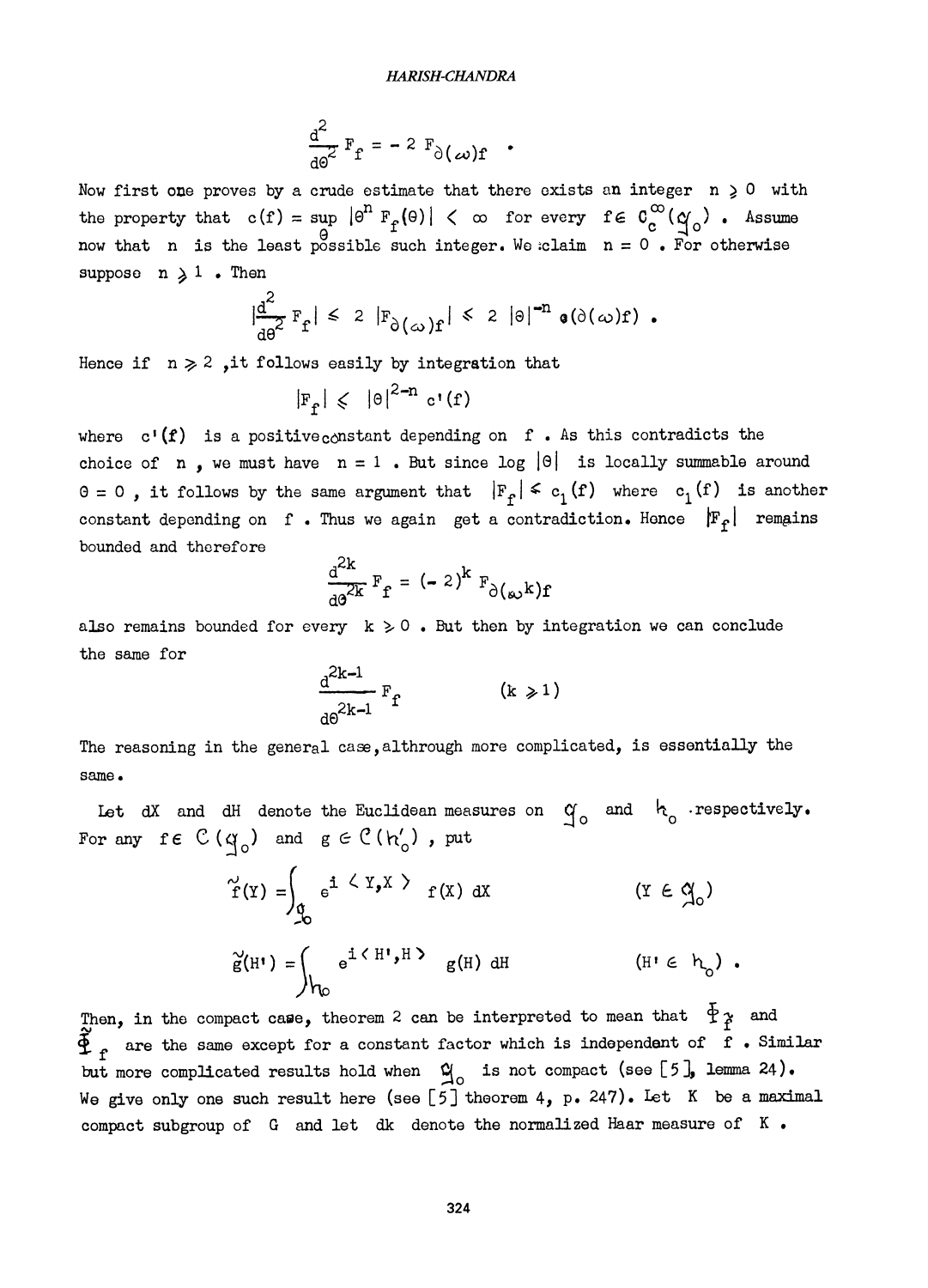THEOREM 3. - Suppose  $h_o$  is contained in the Lie algebra of K. Then it follows easily that  $sh_o = ~ h_o$  for every  $s \in W$  . For any  $f \in U (~h_o)$  , put  $\hat{f}(x) = \int_{K \times h_0} e^{i \langle X, kH \rangle} \pi (H)^2 \sum_{s \in W} f(sH) ds dH \quad (x \in \mathcal{Y}_0)$ .

Then the integral

$$
\oint_{\hat{\mathbf{r}}} (H) = \mathbf{Tr}(H) \int_{\hat{\mathbf{G}}} \hat{\mathbf{r}} (\mathbf{x}^{\star} H) \, \mathrm{d} \mathbf{x}^{\star}
$$

converges for  $H \in H_0$ . Moreover there exists a complex number c  $\neq 0$  such that  $\sum_{s \in W} \varepsilon(s) \Phi_{\hat{r}}(sH^{\dagger}) = c \int_{\mathbf{h}_{\hat{r}}}\sum_{s \in W} \varepsilon(s) e^{i \langle H^{\dagger}, sH^{\hat{r}} \rangle} \pi(H) f(H) dH$ for all  $H' \in h'$  and  $f \in C(h_0)$ .

The main object of this theory is to obtain the analogue of  $(1)$  in the non-compact case. Fix a connected component  $~\mu_{1}$  of  $~\mu_{0}^{'}$  and put

$$
\Gamma(f) = \lim_{H \to 0} \partial(\pi) \Phi_f \qquad (\text{If } \in \mathcal{h}_1)
$$

for  $f \in \mathbb{C}(\alpha)$ . It follows from lemma 4 that this limit exists and that T is a distribution on  $q_{0}$ . The main task now is to show that T is a constant multiple of the  $\delta$  -distribution corresponding to the unit mass at the origin. Let  $\widetilde{T}$  denote the Fourier transform of  $T$ . Then we have to prove that  $\widetilde{T}$  is a constant. As before, let  $q'_{0}$  be the set of all regular elements of  $q'_{0}$  and  $\mathcal{L}_1$  ,  $\mathcal{L}_2$  ,  $\cdots$  ,  $\mathcal{L}_N$  all the distinct connected components of  $\mathcal{L}_0$  . It follows without much difficulty (again by using theorem 1) that on each  $\frac{\alpha}{1}$  . T coincides with a constant  $c_i$ . The main remaining difficulty is to show that  $c_1$ , ...,  $c_N$ are all equal (see  $\lceil 5 \rceil$ , paragraphe 7). This however requires considerable work and a rather detailed investigation [6] . The final result can be stated as follows.

THEOREM 4. - There exists a real number c such that

$$
\lim_{H \to 0} \partial(\pi) \overline{\Phi}_{f} = c f(0) \qquad (\text{If } \partial h'_{0})
$$

for every  $f \in C \{ q_0 \}$ .

Actually it turns out that  $c = 0$  most of the time. Put  $\infty(X) = \langle X, X \rangle$ . Then  $\omega$  is a quadratic form on  $q_0$  and its restriction  $\bar{\omega}$  on  $h_0$  is a quadratic form on  $h_a$  . Let  $l_a$  denote the number of negative eigen-values of  $\bar{\omega}$  (taking into account their multiplicity). Then we say that  $h_a$  is a fundamental